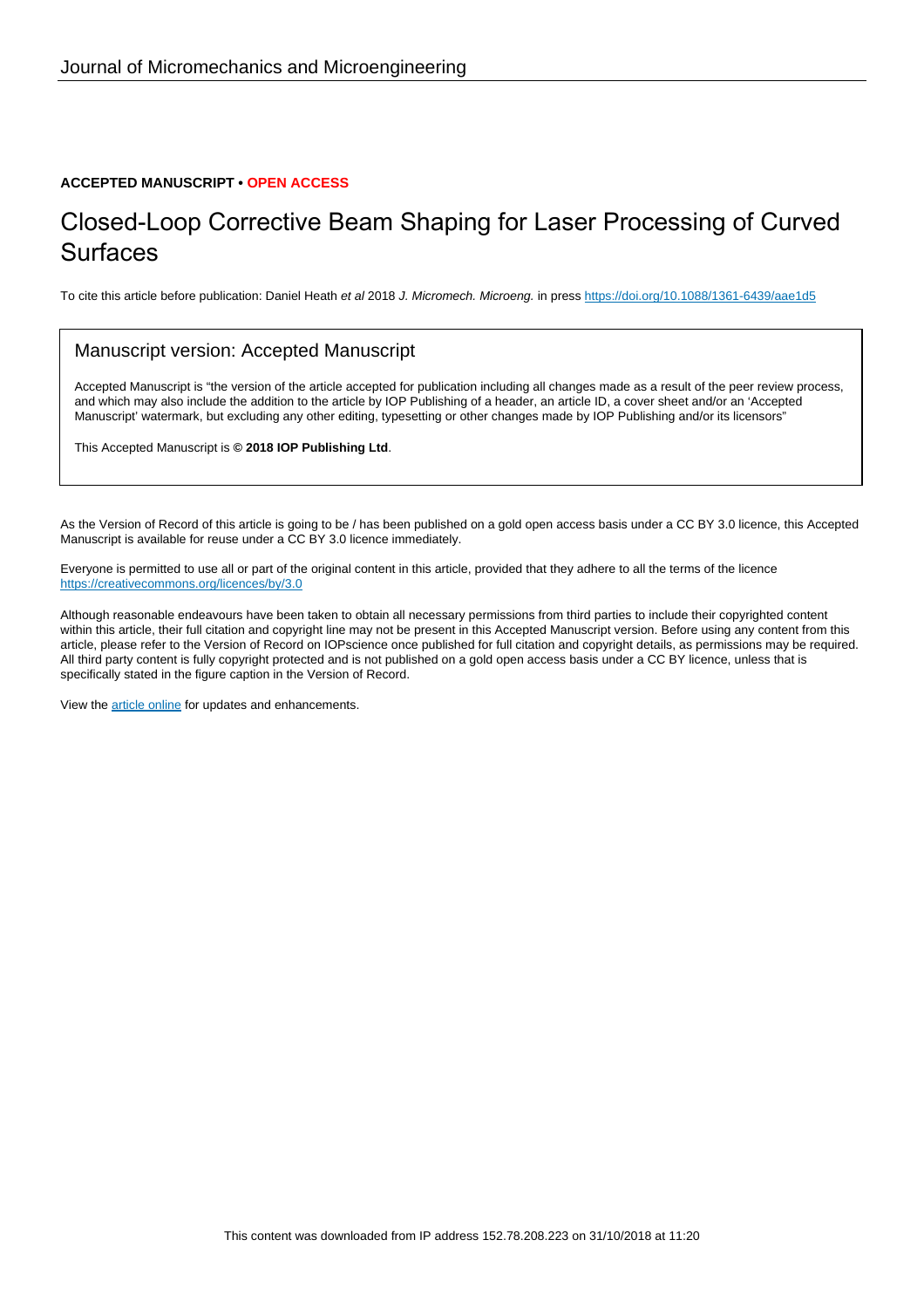# **Closed-Loop Corrective Beam Shaping for Laser Processing of Curved Surfaces**

Daniel J. Heath<sup>\*1</sup>, Benita S. Mackay<sup>1</sup>, James A. Grant-Jacob<sup>1</sup>, Yunhui Xie<sup>1</sup>, Richard **O. C. Oreffo<sup>2</sup>, Robert W. Eason<sup>1</sup>, Ben Mills<sup>1</sup>** 

<sup>1</sup> Optoelectronics Research Centre, University of Southampton, Southampton, SO17 1BJ, UK <sup>2</sup> Bone and Joint Research Group, Centre for Human Development, Stem Cells and Regeneration, Institute of Developmental Sciences, University of Southampton, Southampton S016 6YD, UK

E-mail:djh2v07@soton.ac.uk

Received xxxxxx Accepted for publication xxxxxx Published xxxxxx

#### **Abstract**

Laser processing is a widely used contactless machining technique, with ultrashort pulses affording the intensity to machine almost any material. However, micro-patterning over curved surfaces can be difficult, as a fixed beam shape will necessarily be skewed when directed at a non-orthogonal sample surface. Here, we show that this aberration can be compensated via closed-loop adaptive beam shaping, via the use of a MEMS device (Texas Instruments digital micromirror device) acting as an intensity spatial light modulator that is used to create a beam intensity profile transformation that takes into account the local surface gradient of the sample. The patterning of 18 µm diameter circular structures over a region of a 3.00 mm diameter titanium sphere has been demonstrated. Inclinations of the surface normal of up to  $\pi/2$  from the vertical were tested, and the effective range was found to be up to  $\pi/5$ . The MEMs device is also shown to be capable of providing a real-time and precise laser beam repositioning that compensates for the errors in the movement stages. Closed-Loop Corrective Beam Shaping<br>
for Laser Processing of Curved<br>
Surfaces<br>
Note as a contract of the contract of the contract of the contract of the contract of the contract of the contract of the contract of the cont

Keywords: digital micromirror device, laser processing, laser beam shaping

#### **1. Introduction**

Laser machining offers the capability for precise and noncontact fabrication on length scales that span nanometers to meters [1,2]. In particular, femtosecond laser micromachining offers a reduced heat-affected zone and higher resolution compared to longer-pulsed or continuouswave (c.w.) sources [3]. Functionalisation of surfaces in this

field has demonstrated many potential end uses. Super hydrophobic surfaces have shown applications in biocompatibility [4,5], anti-icing [6], anti-corrosion [7] and drag reduction [8]. Micro-texturing of metals can enhance absorption in solar cells and stealth applications [9,10]. Micro- and nano-structured surfaces displaying diffractive effects can even be used for purely decorative

purposes [11,12]. More extensive reviews of the literature have been made by others [13] but, in general, the various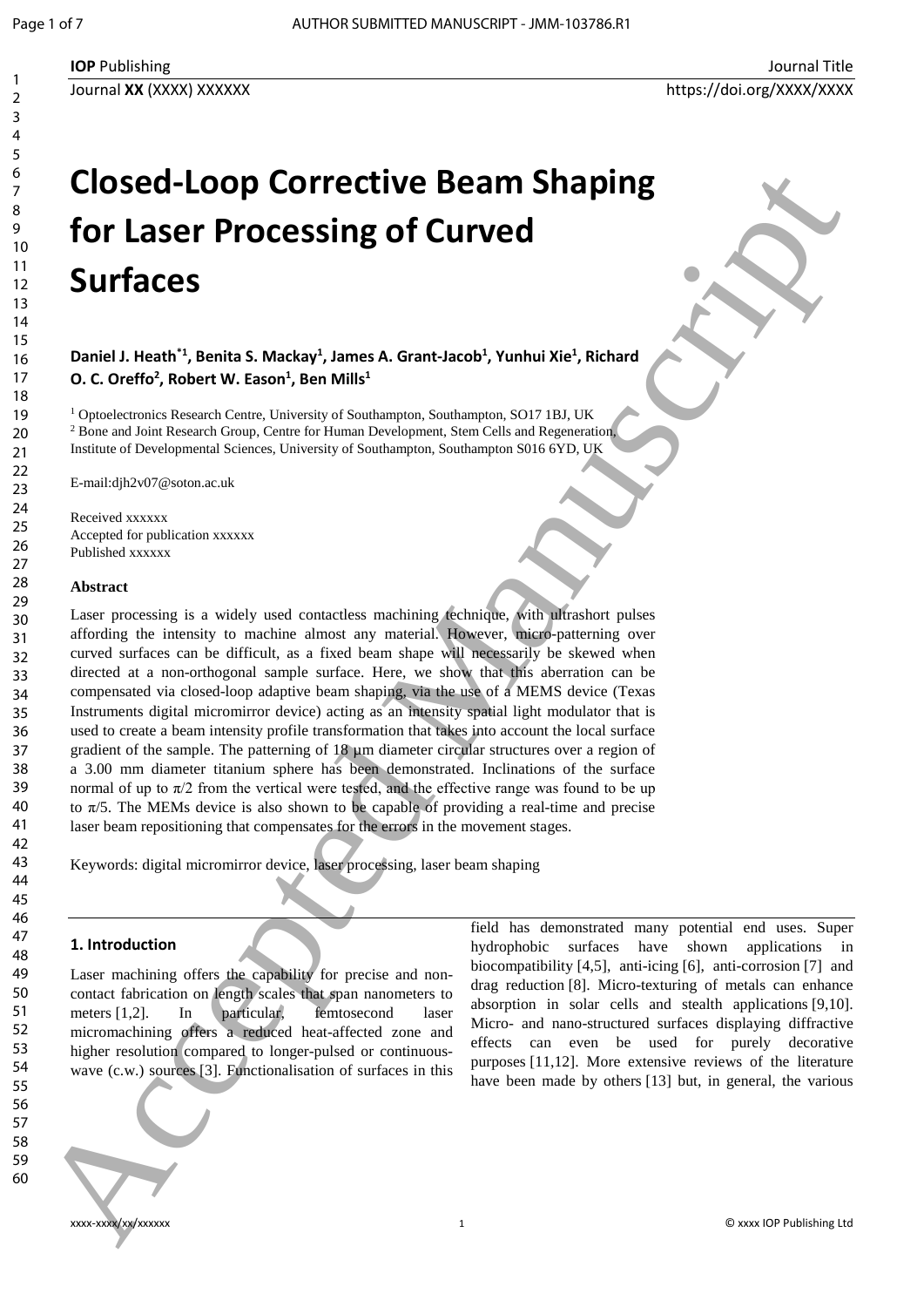techniques rely on a known intensity profile to remain uniform across regions of interest on the sample, to produce regular material modifications. Machining over a curved surface, i.e. one that contains angles that are not orthogonal to the direction of the laser source, complicates the fulfilment of this requirement. The projection of a fixed beam-shape at varying local surface gradients on a sample will result in changing skews and stretches to the machined structure profile, as in Fig. 1(a). In order to laser machine over nonorthogonal surfaces, the sample may be rotated in order to achieve a direct line-of-sight access to the sample. However, for some particularly complicated or curved surfaces, such as those with deep fissures (e.g. Fig. 1), direct access may not be possible, and clipping of the beam will occur. Additionally, rotation will not always be feasible, given certain sample and experimental setup geometries. Typical working distances for objective lenses used in micro-scale laser ablation are on the order of 1 cm, and so for samples on this size scale the appropriate rotation to account for nonorthogonal surfaces may not be possible without collision between the objective and sample, as in Fig. 1(b). Of course, besides these concerns, rotation protocols require extra translation stages, increasing experimental complexity.



Figure 1. Laser machining over a non-planar sample can be achieved via a) accepting a spatial stretching of the beam in some regions, or b) rotation of the sample, which can be impractical due to experimental setup design, or be restricted by clipping of the beam. In this manuscript, we show a third approach via beam shaping without rotation.

A third solution, proposed here, is to transform the shape of the laser beam during machining without rotating the sample, using a digital micromirror device (DMD), a type of spatial light modulator. The corrected beam shape will take into account the local surface gradients, so that the projection on the surface will not appear stretched. Others have demonstrated a solution to a related problem, wherein a tilted beam output from the DMD results in a distorted image [14], and mask transformations are applied to recover the intended image on a surface orthogonal to the beam direction, which was intended for a fixed display purpose and hence did not involve closed-loop feedback for  $a^{\prime}$  changing surface orientation. Here, a beam optimised for output close to the normal of the DMD surface is used, and the surface at which the mask is imaged is tilted. Explicitly, the beam profile used for laser machining should be scaled by the cosine of the angle subtended by the incident beam vector and the sample surface normal, and the intensity of the beam at the mask increased by this same factor to account for the reduced mask area, whilst also taking into account the change to the Fresnel reflectivity. Beneficial to the technique is a depth of field great enough to encompass variations in sample height across an exposed region.

Whilst recent results have shown the fabrication of complex structures in a single laser pulse when using a DMD on an orthogonal surface [15,16], and high resolution patterning when multiple exposures are used [17,18] here we extend DMD beam shaping to the patterning of curved surfaces, without the use of rotation stages.

Although this work represents a proof-of-principle, size scales with applications in cell culture and, critically, biocompatibility for medical implants were chosen, which will be expanded upon in the results section. The desired surface patterning for the current work was an array of ~18 µm diameter circles, over the top side of a 3 mm diameter titanium sphere. A sphere was chosen in order to provide a continuous range in two axes of surface normal directions to correct for, hence providing a comprehensive test sample for this approach. Typically, micro-structured surfaces will show point-to-point lateral separations of uniform distances, and hence a regular angular spacing was chosen in order to approximate this in polar coordinates.

This technique is a first proof-of-principle demonstration of using a spatial light modulator for laser machining of curved surfaces, and hence these values do not reflect the ultimate resolution limit of the technique, which will be determined, as usual, by the wavelength and numerical aperture of the system. Previous work on planar surfaces has already established that ~270 nm resolution is achievable [3].

In section 2, the experimental setup is described. In section 3, the closed-loop feedback components that were used enhance the positioning of the sample are discussed.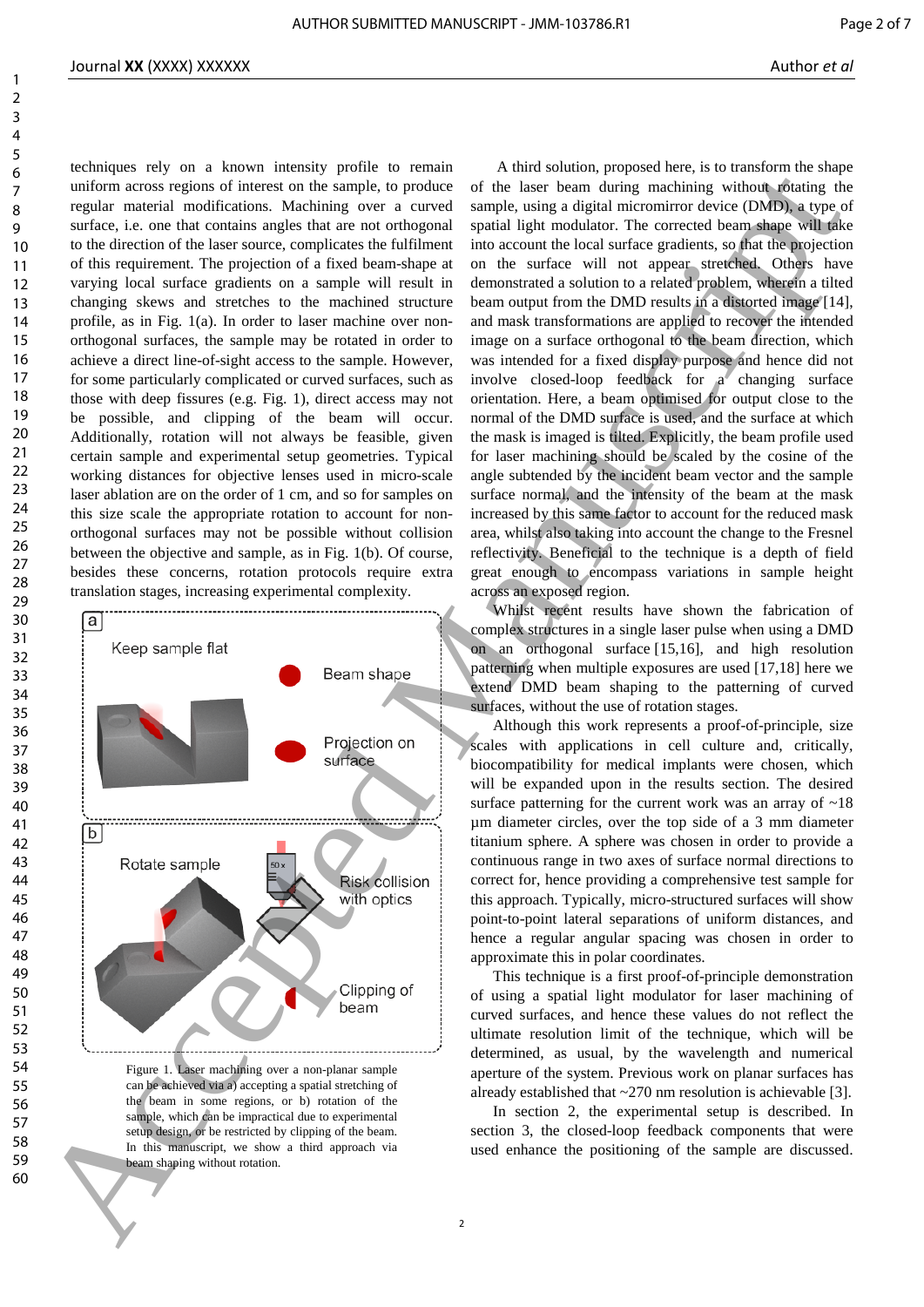Section 4 shows experimental results and analysis, and section 5 gives concluding remarks on the work.

#### **2. Experimental Setup**

A Ti:sapphire amplifier was used to produce ultrashort (150 fs, 1mJ, 800 nm wavelength) laser pulses, triggered on demand via external control of the cavity. While ultrashort pulses were used in this work, the method should be applicable to any combination of intensity, wavelength and pulse duration suitable to DMDs. The c.w. power handling of DMDs in the visible spectrum is around  $25 \text{ W/cm}^2$ , a value limited primarily by heat dissipation, while further considerations must be accounted for with pulsed sources [19]. The experimental setup is shown in Fig. 2.



Figure 2. The experimental setup. The bitmap pattern displayed on the DMD acts as a variable exposure mask.

Gaussian spatial intensity profile pulses were homogenised to 'top-hat' distributions using an AdlOptica 'π-shaper' (model 6.6), in order to ensure an equal intensity of exposure across the DMD. The MEMS mirrors of the DMD used in this work (DLP3000) were 7.64 µm wide, arranged in a diagonal-square lattice, such that centre-to-centre separations in the horizontal and vertical were  $10.8 \mu m$ . The micro-mirrors had a reflectance of ~88% at 800 nm [19], while a glass layer in front of the active surface which contained an inert gas had a transmission of ~90% at 30° incidence [20]. By turning particular mirrors on or off, the surface of the DMD was enabled as a variable exposure mask at a fixed position in the setup, where bitmap patterns could be uploaded to position new masks on a millisecond timescale. The pulses diffracted into multiple orders at the DMD due to the periodic mirror layout, where each order contained sufficient spatial frequencies to image the overall mask shape. By taking advantage of the blaze angle, a single order (m=5) containing ~30% of the incident pulse energy at an output angle of near  $0^{\circ}$  was isolated, and the energy within this diffracted order was used for machining. Light within this order was directed, via dielectric mirrors (M), through a collimating lens (L), and reflected from a dichroic For the system and the system and the system and the system and the system and the system and the system and the system and the system and the system and the system and the system and the system and the system and the sys

mirror (D) through a 50x objective lens (Mitutoyo 50x NA=0.42 infinity corrected) to the sample. The dichroic allowed viewing of the sample in real time, illuminated by a white light (WL) source, on a camera positioned above the objective. The sample was positioned via a 3-axis stage, with incremental single step sizes of  $\sim$ 1  $\mu$ m and 50 mm travel in each direction.

For this first demonstration of laser machining of curved surfaces using a spatial light modulator, we show machining of circular patterns on the outside of the top half of a metal sphere, as shown in Fig 3.



Figure 3. Schematic for laser machining circles over the top-half of a sphere, showing the result when a) projecting a circle at a locally tilted region, resulting in an ellipsoid on the sphere surface and b) projecting an ellipsoid an a locally tilted region, resulting in a circle as desired. Not included are focusing optics shown in Fig. 2, which have been omitted for clarity.

The effect of the surface gradient at each position was taken into account by modifying the spatial intensity profile of the beam from circular to a rotated ellipse, where the rotation and ellipticity were varied depending on the direction and magnitude of the local surface gradient, respectively. The long axis of any particular mask used here was 2.2 mm on the DMD surface, demagnified by a factor of 120x to 18 µm wide at the sample surface. The spacing between each projected beam shape was set to ensure a constant angular separation between machined circles, hence ensuring equal nearest-neighbour distances between the machined features on the surface of the sphere. The laser intensity for each projected pulse shape was modified using a variable neutral density filter, and took into account the reduction in area (as compared to the area of the circle on the sphere surface) and the angular-dependent Fresnel reflectivity, assuming the local surface gradient over each 18 µm circular region to be uniform. The depth of field of the objective used was 1.6 µm, and the variation in sample height across the width of an exposed region would be difficult to account for with image projection-based techniques using fixed optics, which ordinarily will form an image in a fixed plane. Nonetheless,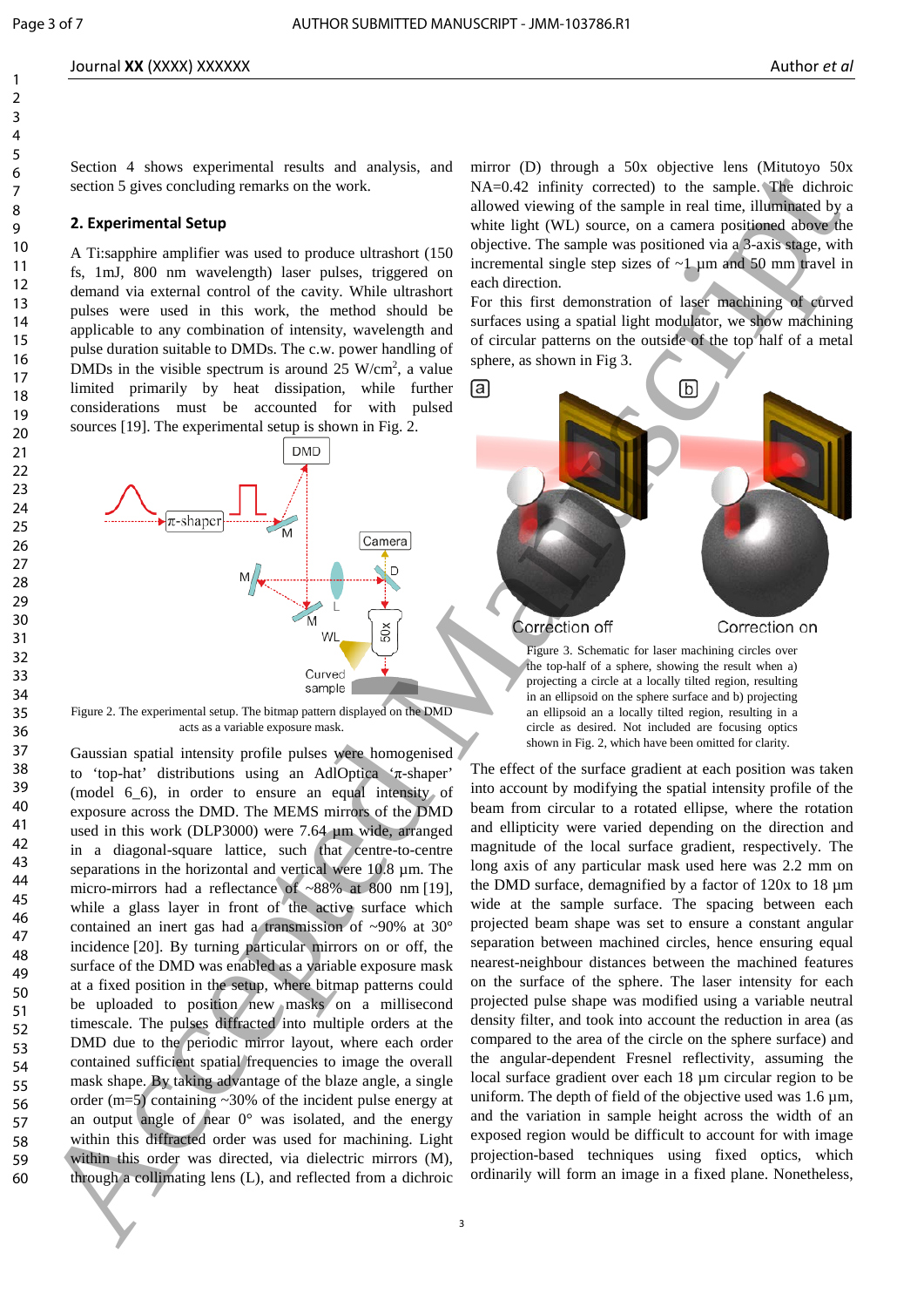the sphere was translated in three axes, to ensure that the centre of the image plane of the projected beam profile always remained at the surface of the sphere, thus minimising the depth difference between the image plane and the sample surface at the edges of exposed regions.

Fig. 4 shows the distribution of mask shapes required, as a function of Cartesian positions in a 'top-down' view of a 1 mm diameter sphere. A sphere diameter and range of azimuth different to those used in the experiments were used to enhance visual clarity of the diagram, though the ellipsoid shapes shown are typical of those used to produce the final results. The colour scale corresponds to the factor of increase in intensity required according to the reduced mask area and Fresnel reflections, where the central mask has been normalised to 1.



Figure 4. Schematic showing the required mask shape at each position, for laser machining circles in the top-half of a sphere, in order to project to a circle at the local surface gradient on a 0.5 mm radius titanium sphere sample. The color scale reflects the increase in intensity required as a result of Fresnel reflections and reduced mask area, where the central point has been normalised to a value of 1.

#### **3. Closed-Loop Sample Positioning**

Maintaining the image plane of the exposure mask at the sample surface is always an important concern with image projection-based laser machining. However, this requirement presented additional technical considerations when working with a non-planar sample, particularly as the positional fullmovement repeatability of the translation stages used was 10 µm, with 1 µm minimum step size. Consider the case of attempting to maintain the image plane at the sample surface of a 3 mm diameter sphere, at a deflection of  $\pi/4$  from the vertical. At this point, a 10 um lateral positional error will result in the sample surface being approximately 7 µm above or below the image plane. While this effect will be lessened near the top of the sphere, where the sample is locally orthogonal, it becomes increasingly prominent at greater

local surface gradients. Even if the lateral repositioning could be assumed to be perfect, repeated translations in the vertical axis required to track the curved sample surface will accrue errors over time.

Prior to vertical repositioning, iterative lateral corrections were applied. The full field of view of the camera was on the order of 500 um. As each sequential machining position separation was 30 µm or below, orthogonal to the camera viewing direction, a high proportion of sample features was visible before and after each sequential translation. This allowed for image shift detection algorithms, relying on phase correlation [21], a Fourier Transform-based technique. The camera view was used to evaluate the movement, for iterative feedback to update the stage position with down to 1 µm incremental movements. The largest errors encountered on the translation stages were at points where direction was reversed, where a backlash on the screw-driven motors as large as 10 µm was observed. Typically a single iteration of feedback was sufficient to correct positional errors, where the image shift detection informed the requested size of correction. In order to account for edge cases, where 10 µm of backlash was to be accounted for, but the sample position was only 1  $\mu$ m from the correct position, up to 10 iterative corrective steps were allowed for any movement. Each iteration took ~1 second. 60 Accepted Manuscript Control of the space of the space of the space of the space of the space of the space of the space of the space of the space of the space of the space of the space of the space of the space of the s

Finally, when the translations had been adjusted down to the 1 µm minimum step size of the stages, any error detectable via phase correlation compared to the previous position of machining was corrected for by translation of the mask on the DMD itself, as shown in Fig. 5.



Figure 5. Two identical masks are translated on the DMD, in order to translate the beam at the sample. As the intensity was homogenised via a pi-shaper (model 6\_6) prior to the DMD surface, as discussed in section 2, the intensities in the two beam profiles are identical.

Geometrically, each DMD pixel, (of size 7.64 µm), scaled down to ~92 nm at the sample. This meant that the centroid of intensity could be stepped laterally by 92 nm, however, the camera resolution, of ~350 nm, limited the accuracy of feedback that could be provided, and hence this was the limit of positional correction for the technique. Fig. 6 compares the result of machining an array of 5 by 5 'X' shapes into a bismuth telluride surface (a material chosen for its low laser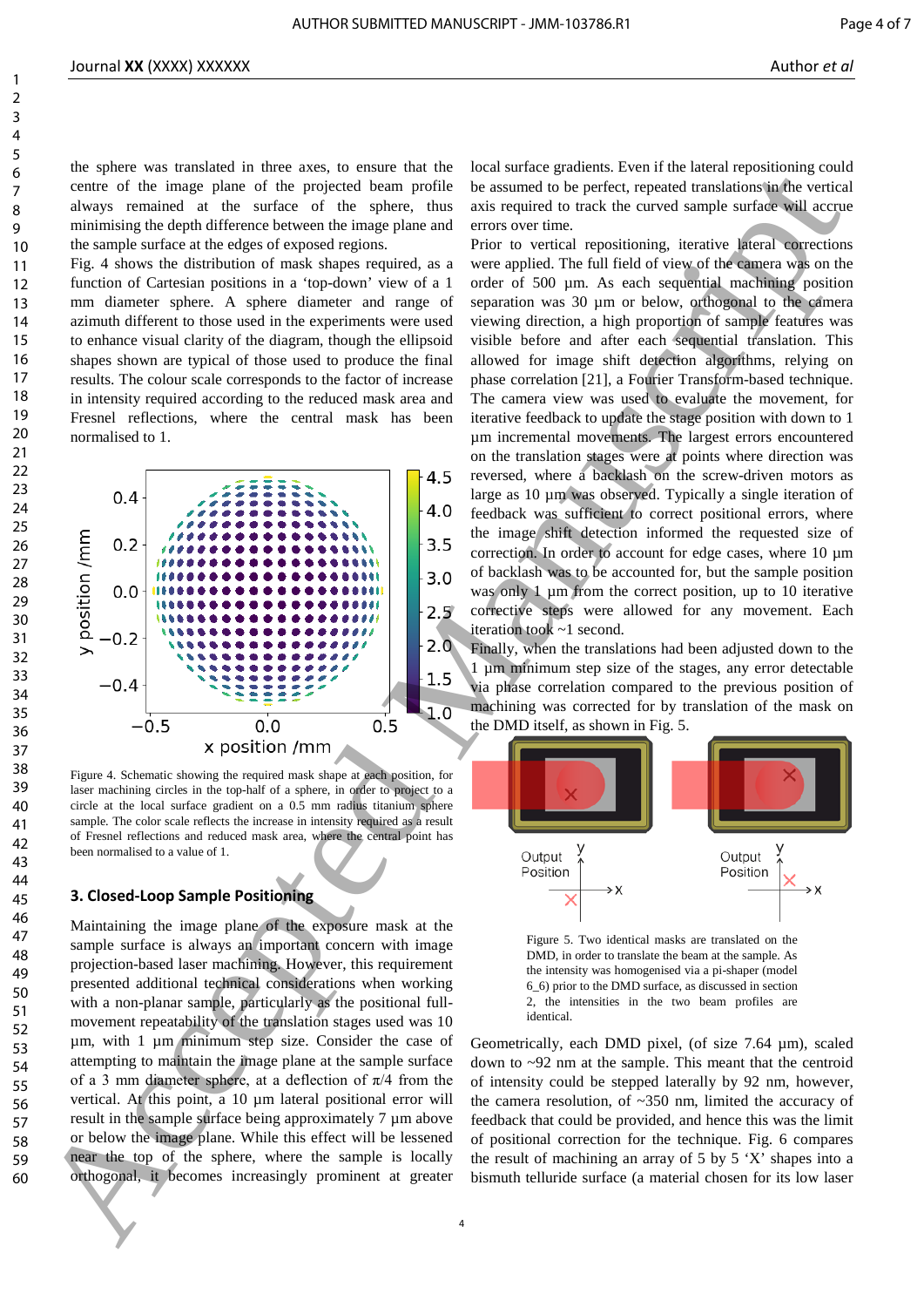#### Journal **XX** (XXXX) XXXXXX Author *et al*

ablation threshold) with and without these two levels of lateral exposure position correction.



Figure 6. Optical microscope images of an array of 5 by 5 'X' shapes laser machined into bismuth telluride, where each 'X' was produced via one exposure of the DMD. In a) no positional correction was used, while in b) both iterative translation stage corrections were made along with exposure mask repositioning on the DMD.

In order to correct for the vertical position, the live camera top-down view (as shown in Fig. 2) was used in conjunction with a focus-detection technique, which sought to iteratively adjust the vertical position, until high spatial frequencies were maximised on the camera image at the exposure position. High spatial frequencies present in the camera view correspond to minor scratches and defects in the sample surface being resolved, and hence corresponded to the image plane of the exposure mask coinciding with the surface of the sphere.

#### **4. Experimental Results and Analysis**

Titanium spheres of diameter 3.00 mm were used in this work, given the material's relevance to medical implants and the potential of surface patterning to enhance integration with the human body [22]. The semi-major axis of all ellipse masks displayed on the DMD were of length 100 pixels, which corresponded to machined circles of diameter 18  $\mu$ m, a typical diameter observed for cells [23]. A full sample view, and higher magnification SEM results of the top-most regions are shown in Fig. 7. Inclinations in the range  $[0, \pi/2)$ , and azimuths in the range  $[0, \pi/2]$  were tested, in steps of 0.02 rad, to produce local lateral nearest-neighbour separations of  $\sim$ 30 µm. The local vertical surface at an inclination of  $\pi/2$  ensured that the technique must fail at some point, as this surface position was inaccessible with the set direction of the beamline. To machine each circle, between 20 and 100 pulses, with fluences ranging from 0.33 J/cm<sup>2</sup> and 2.4 J/cm<sup>2</sup>, were required, where pulse number and fluence per pulse were varied in order to deliver an equal cumulative fluence when accounting for Fresnel reflections and reduced mask area, as described earlier. The total fluence at the sample was always  $6.6$  J/cm<sup>2</sup>, i.e. equivalent to  $20$ Figure 2.2 The main state of the main state and determines the main state and the main state and the main state and the main state and the main state and the main state and the main state and the main state and the main s

sequential exposures at 0.33 J/cm<sup>2</sup>, which was observed to produce a clear ablation depth of  $\sim$ 1 µm at the topmost position, consistent with titanium ablation depths found at similar combinations of fluence and pulse number [24], with other combinations of fluence and pulse number for a uniform total fluence deposition producing the same ablation depth across the curved surface. The resulting machined quadrant is shown in Fig. 7(a), while a close-up of the topmost machined points is shown in Fig. 7(b). The technique is shown to have machined all points successfully in this region. Fig. 7(c) shows a single machined circle from this region, at an inclination angle of 0.04 rad, in which laserinduced periodic surface structuring (LIPSS) is apparent, a common result of repeated ultrafast laser exposures [25]. The LIPSS period observed here was ~620 nm, of the correct order of magnitude for relevance to the influence of cell response, and demonstrating an inherent degree of disorder which was found to be important in this field [5]. LIPSS periods have been found to be controllable via, among other factors, number of laser pulses [26].



Figure 7. SEM images of a) the single quadrant of the top-half of the sphere that was machined, b) a higher magnification image of the topmost region, rotated for clarity, c) a single machined circle from the top-most region at angle 0.04 rad

Fig. 8 shows high magnification SEMs of machined regions at various inclinations, in which Fig. 8(a) shows the topmost region of the sphere. While some pre-existing surface scratches affect the apparent quality of the machining, each circle has been reproduced correctly. Fig. 8(b) shows a region at an inclination of π/5. At this point, distortions from a circular profile are evident at some points – note the blurred edges on the bottom and left-most circles shown. Fig. 8(c) shows a region at an inclination of  $\pi/3.5$ , where all circles have been poorly reproduced.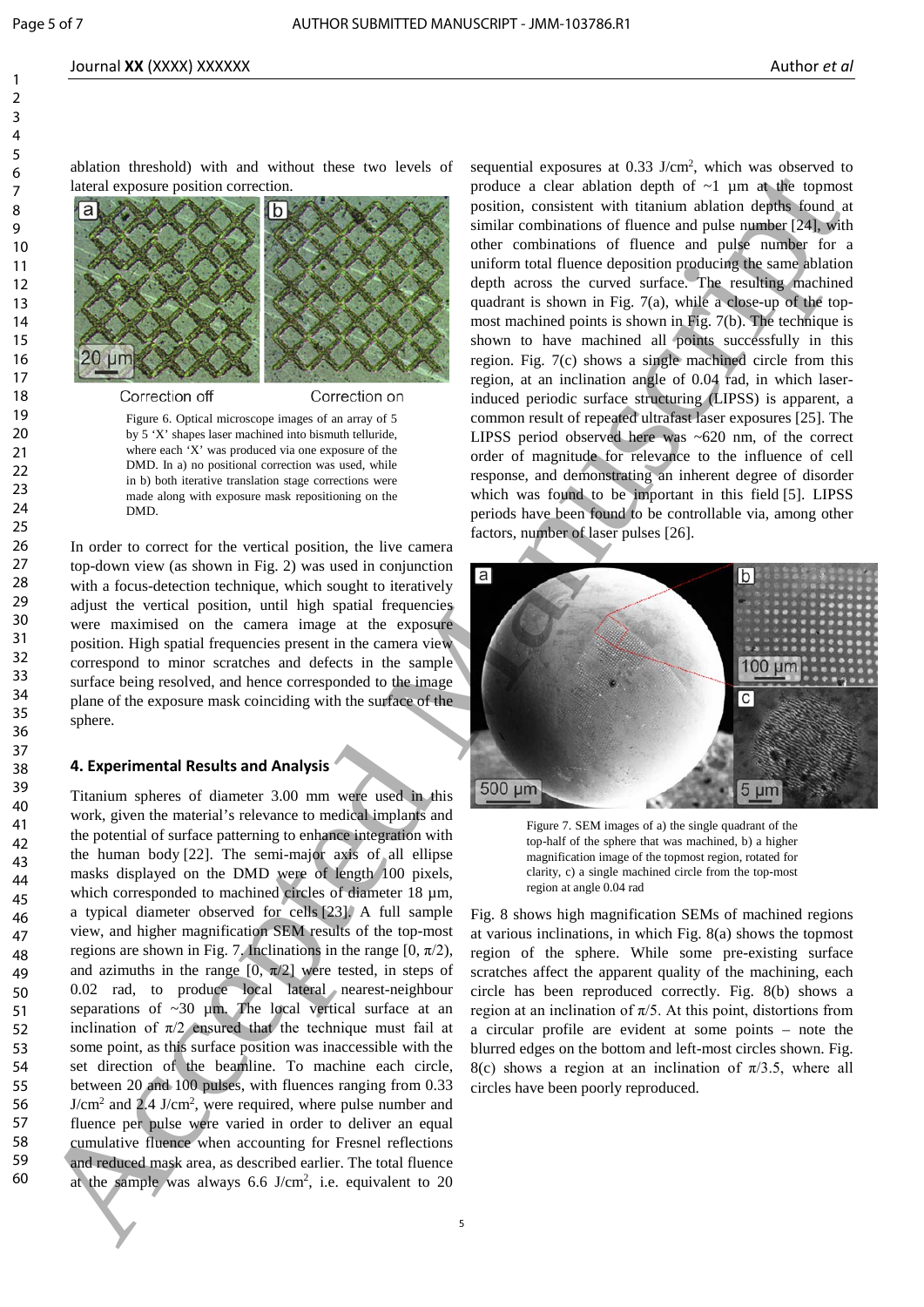



Figure 8. SEM images of a) the top-most region b) a region at an inclination of  $\pi/5$ , where some circles are poorly reproduced and c) a region at an inclination of  $\pi/3.5$ , where all circles are poorly reproduced. Contrast has been adjusted on each image, for clarity.

Despite the limit of the technique observed in Fig. 8(b), it should be noted that the machined features have a nearuniform appearance; a lack of crisp edges to the features is the major difference to the circles machined at lower inclination angles. This uniformity suggests that the iterative focus and positioning algorithms were successful at these points. The poor edge quality of the features suggests that successful imaging of the intensity masks was not achieved at these positions, despite the correct sample position being tracked. This was likely linked to 1.6 µm depth of field of the objective used. At ~18 µm wide when viewed from the sample surface normal, an inclination angle of  $\pi/3.5$  would imply a  $\sim$ 15 µm variation in absolute height across the targeted region. The lowering of ablation depth, even at the centre of machined features in Fig. 8(b), may have been due to optical filtering at the entrance to the objective, an effect observed previously when exposing DMD masks [16]. As greater inclination angles were targeted, increasingly oblate ellipsoid exposure masks were required. This, in turn, led to a greater proportion of intensity in higher spatial frequencies at the Fourier plane, which were filtered at the entrance pupil. In order to compensate for the discrepancy between image plane and the edge-positions of exposed regions, an appropriate phase-front tilt could be applied at the collimating lens position in Fig. 2, by mounting the collimating lens in a 2D scanning system, or an objective with a greater depth of field could be used. While the scaling of input intensity at the DMD may be a limiting factor, from Fig. 4 it can be seen that in this case this value was only  $\sim$ 4, even in the most extreme cases, at angles above those where the tilt of the image plane was a greater concern. With a minimum fluence at the sample of 0.33 J/cm<sup>2</sup>, a four-fold increase was not observed to cause damage to the DMD, where previous work has used  $~10$  times this intensity [27]. 60 Accepted Manuscript Controller and the Controller and Controller and Controller and Controller and Controller and Controller and Controller and Controller and Controller and Controller and Controller and Controller and

#### **5. Conclusions**

A combination of techniques has been used to demonstrate high-precision laser machining over a few mm-scale curved surface without the need for sample rotation. Applying transformations to the beam shape, via a DMD acting as a spatial light modulator, enabled the laser machining of nearidentical circular features for up to  $\pi/5$  deflections from the vertical on a 3.00 mm diameter titanium sphere. This technique is expected to be applicable for any intensity mask with features which, when transformed for the maximum deflection in local surface gradient of the sample, do not require resolutions below the optical limit of the setup. This work may have, in particular, biomedical applications, such as antimicrobial and hydrophobic/hydrophilic coatings as well as development of topographical cues for cell patterning, differentiation and function.

#### **5. Acknowledgements**

This work was supported under Engineering and Physical Sciences Research Council (EPSRC) (EP/N03368X/1, EP/N509747/1). Supporting data for this submission can be found at https://doi.org/10.5258/SOTON/D0597.

#### **6. References**

- 1. A. Y. Vorobyev and C. Guo, "Femtosecond laser nanostructuring of metals," Opt. Express **14**(6), 2164–2169 (2006).
- 2. K. A. Ghany and M. Newishy, "Cutting of 1.2 mm thick austenitic stainless steel sheet using pulsed and cw nd:yag laser," J. Mater. Process. Technol. **168**(3), 438–447 (2005).
- 3. E. G. Gamaly, A. V Rode, B. L. T. Tikhonchuk, E. G. Gamaly, and A. V Rode, "Ablation of solids by femtosecond lasers: ablation mechanism and ablation thresholds for metals and dielectrics," Phys. Plasmas **9**(949), (2002).
- 4. C. Liang, H. Wang, J. Yang, B. Li, Y. Yang, and H. Li, "Biocompatibility of the micro-patterned niti surface produced by femtosecond laser," Appl. Surf. Sci. **261**337–342 (2012).
	- 5. M. J. Dalby, N. Gadegaard, R. Tare, A. Andar, M. O. Riehle, P. Herzyk, C. D. Wilkinson, and R. O. Oreffo, "The control of human mesenchymal cell differentiation using nanoscale symmetry and disorder.," Nat. Mater. **6**(5), 407–413 (2007).
- 6. A. M. Kietzig, S. G. Hatzikiriakos, and P. Englezos, "Ice friction: the effects of surface roughness, structure, and hydrophobicity," J. Appl. Phys. **106**(2), (2009).
- 7. V. Zorba, E. Stratakis, M. Barberoglou, E. Spanakis, P. Tzanetakis, S. H. Anastasiadis, and C. Fotakis, "Biomimetic artificial surfaces quantitatively reproduce the water repellency of a lotus leaf," Adv. Mater. **20**(21), 4049–4054 (2008).
- 8. A. Y. Vorobyev and C. Guo, "Metal pumps liquid uphill," Appl. Phys. Lett. **94**(22), 224102 (2009).
- 9. T. Y. Hwang, a Y. Vorobyev, and C. Guo, "Enhanced efficiency of solar-driven thermoelectric generator with femtosecond lasertextured metals.," Opt. Express **19**(104), A824–A829 (2011).
- 10. N. Singh, D. R. Alexander, J. Schiffern, and D. Doerr, "Femtosecond laser production of metal surfaces having unique surface structures that are broadband absorbers," J. Laser Appl. **18**(3), 242–244 (2006).
- 11. D. J. Heath, B. Mills, M. Feinaeugle, and R. W. Eason, "Rapid bespoke laser ablation of variable period grating structures using a digital micromirror device for multi-colored surface images," Appl. Opt. **54**(16), 4984–4988 (2015).